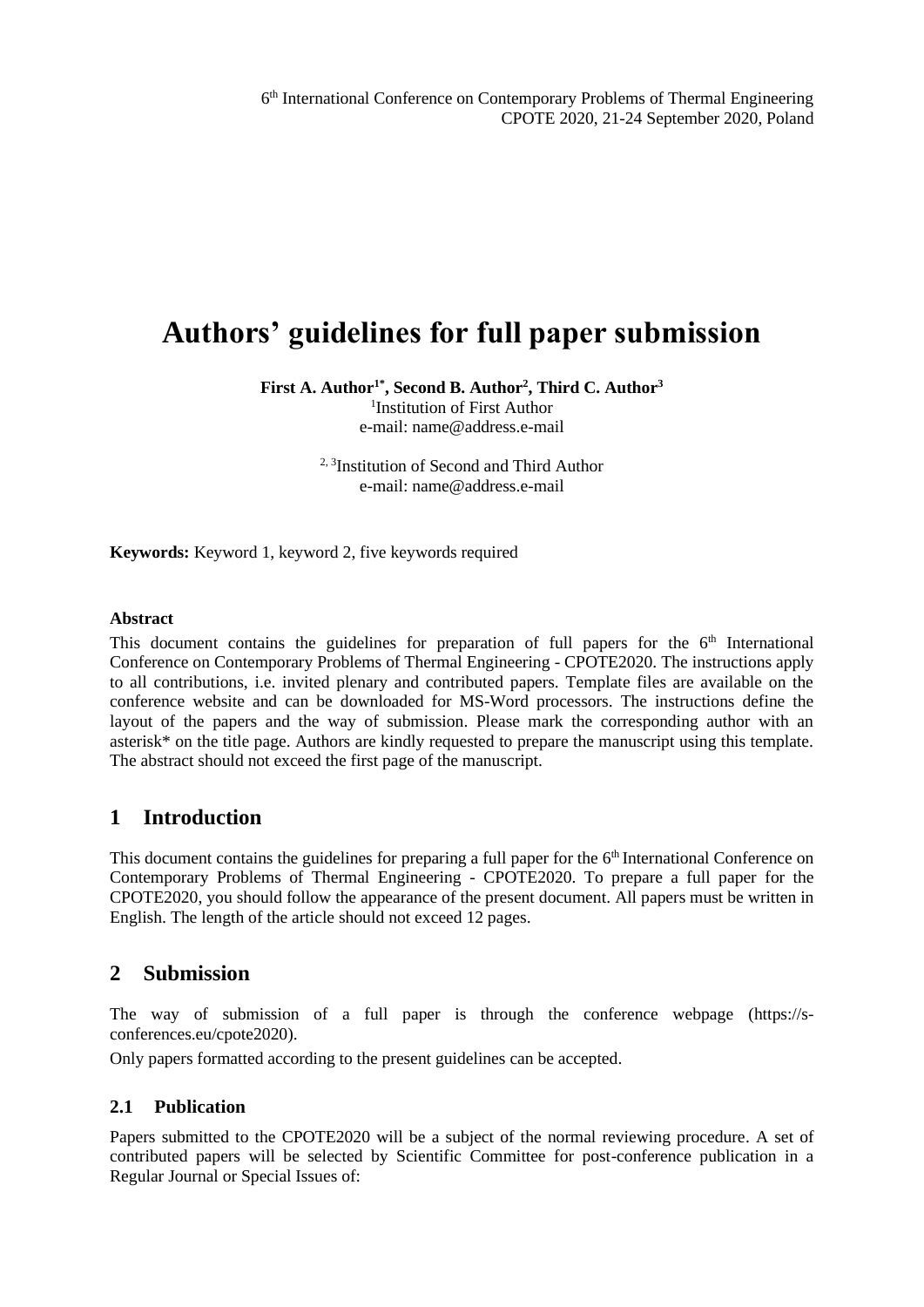- ASME Journal of Energy Resources Technology,
- **ELSEVIER Applied Thermal Engineering,**
- **ELSEVIER Energy,**
- **ELSEVIER Energy and Buildings,**
- **ELSEVIER Renewable Energy,**
- **ELSEVIER International Journal of Hydrogen Exergy,**
- **ELSEVIER Journal of Sustainable Mining,**
- INDERSCIENCE International Journal of Exergy,
- Journal of Power Technologies.
- Civil and Environmental Engineering Reports,

## **3 Layout**

#### **3.1 Format**

The paper size is A4 – make sure that the settings in your word processor and PDF-converter are selected accordingly. The margins etc. can be seen from the present document (Top and Bottom 2.5 cm; Left and Right 2.5 cm). The font is "Times New Roman", the size to be used is 11 pt. Direct formatting styles are listed in Table 1.

#### **3.2 Title Page**

The title page must give the title of the paper, all authors with their affiliation(s), five keywords, and the abstract. The abstract must fit onto the first page. The corresponding author should be marked with an asterisk\*. In the upper right-hand corner, the conference name and location are printed. The title page shall appear as the first page of this document.

#### **3.2.1 Equations**

List of symbols can be placed below the equations or at the end of the article in section Nomenclature. Equations should also be numbered consecutively, and centred as presented by Eq.(1).

$$
P_{k,el} = \frac{\dot{m}_k}{N_{el}}\tag{1}
$$

 $\dot{m}_{k}$  stream of *k*-th harmful substance leaving balance boundary of power unit, kg/s,  $N_{el}$  net electric power, kW,<br> $P_{k,el}$  amount of k-th harmful , amount of *k*-th harmful substance burdening the production of electricity, kg/kJ.

#### **3.2.2 Tables and Figures**

Tables and Figures should be centred, numbered consecutively, and have captions (see Figure 1 and Table 1). Please do not abbreviate the words "Figure" and "Table". Tables should be as simple as possible (shaded areas should be avoided; fancy frames or borders around tables should not be used).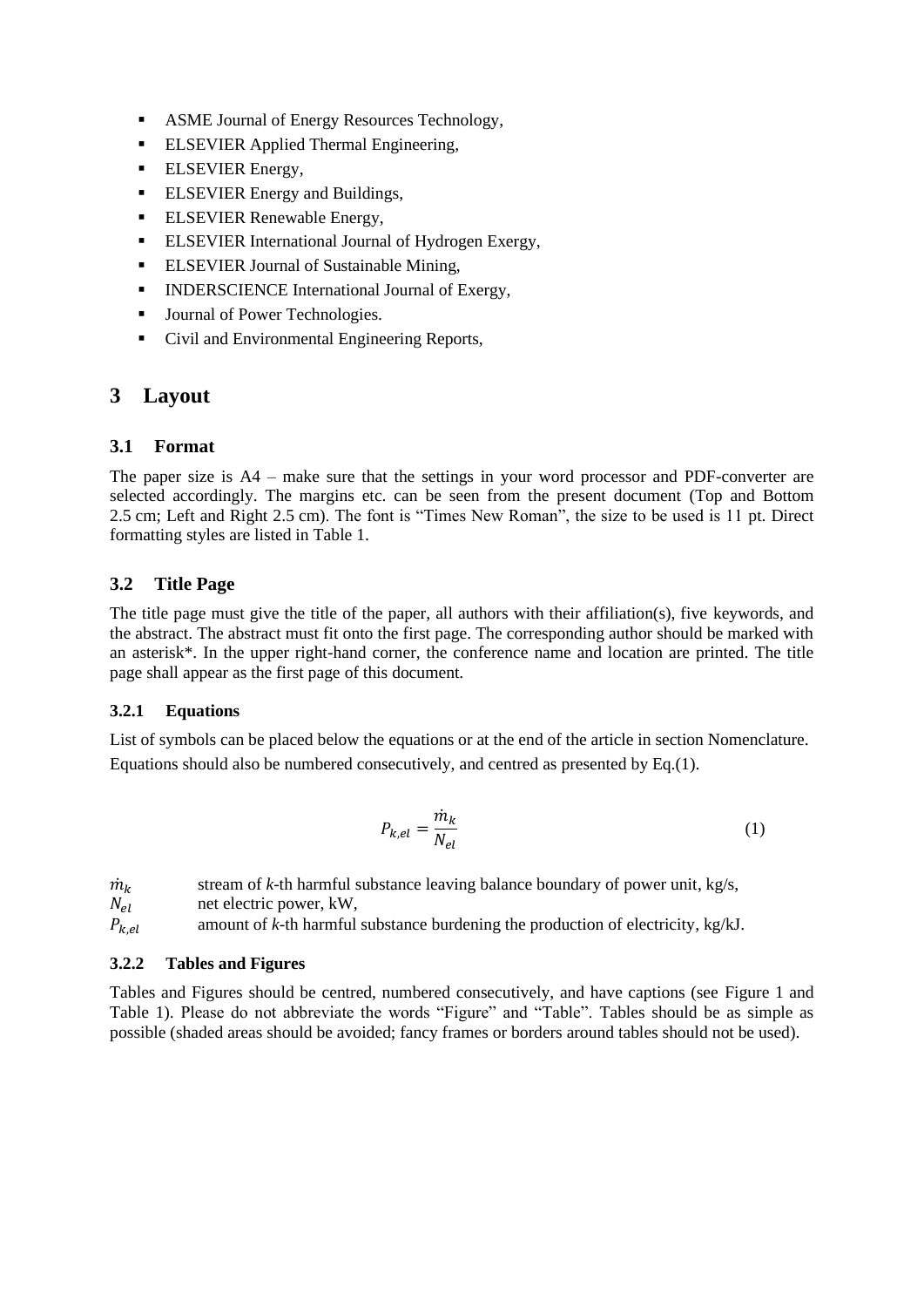

*Figure 1: Logo of CPOTE2020*

*Table 1: Direct formatting styles*

| Style                      | Font                       |
|----------------------------|----------------------------|
| CPOTE_Title                | Times New Roman 14, Bold   |
| <b>CPOTE_Authors</b>       | Times New Roman 11, Bold   |
| <b>CPOTE</b> Affiliation   | Times New Roman 11         |
| CPOTE_KeyWords_Abstract    | Times New Roman 11         |
| CPOTE_1Heading             | Times New Roman 14, Bold   |
| CPOTE_1Heading_Notnumbered | Times New Roman 14, Bold   |
| CPOTE_2Heading             | Times New Roman 12, Bold   |
| CPOTE_3Heading             | Times New Roman 11, Bold   |
| CPOTE_Body_Text            | Times New Roman 11         |
| CPOTE_Tab_and_Fig          | Times New Roman 11, Italic |
| <b>CPOTE</b> Table content | Times New Roman 11         |
| <b>CPOTE References</b>    | Times New Roman 11         |
| <b>CPOTE</b> Nomenclature  | Times New Roman 11         |

Please insert an empty line (enter) below a table if it is followed by body text. In the case when some object (figure or table) is not legible enough or is exceptionally big to be contained in proposed page format, authors may place the object in a landscape page.

#### **3.3 Citations**

Citations should be given according to the examples in the section "References" for articles in journals [1] and proceedings [2] as well as for books [3] and websites [4].

# **Appendix A**

Technical details that are necessary to include, but interrupt the flow of the article, may be consigned to an appendix.

### **Nomenclature**

If symbols are used extensively, paper should have a separate Nomenclature section placed near the end of the document. All symbols should be listed in an alphabetic order.

 $N_{el}$  net electric power, kW,  $P_{k,el}$  amount of *k*-th harmful substance burdening the production of electricity, kg/kJ.